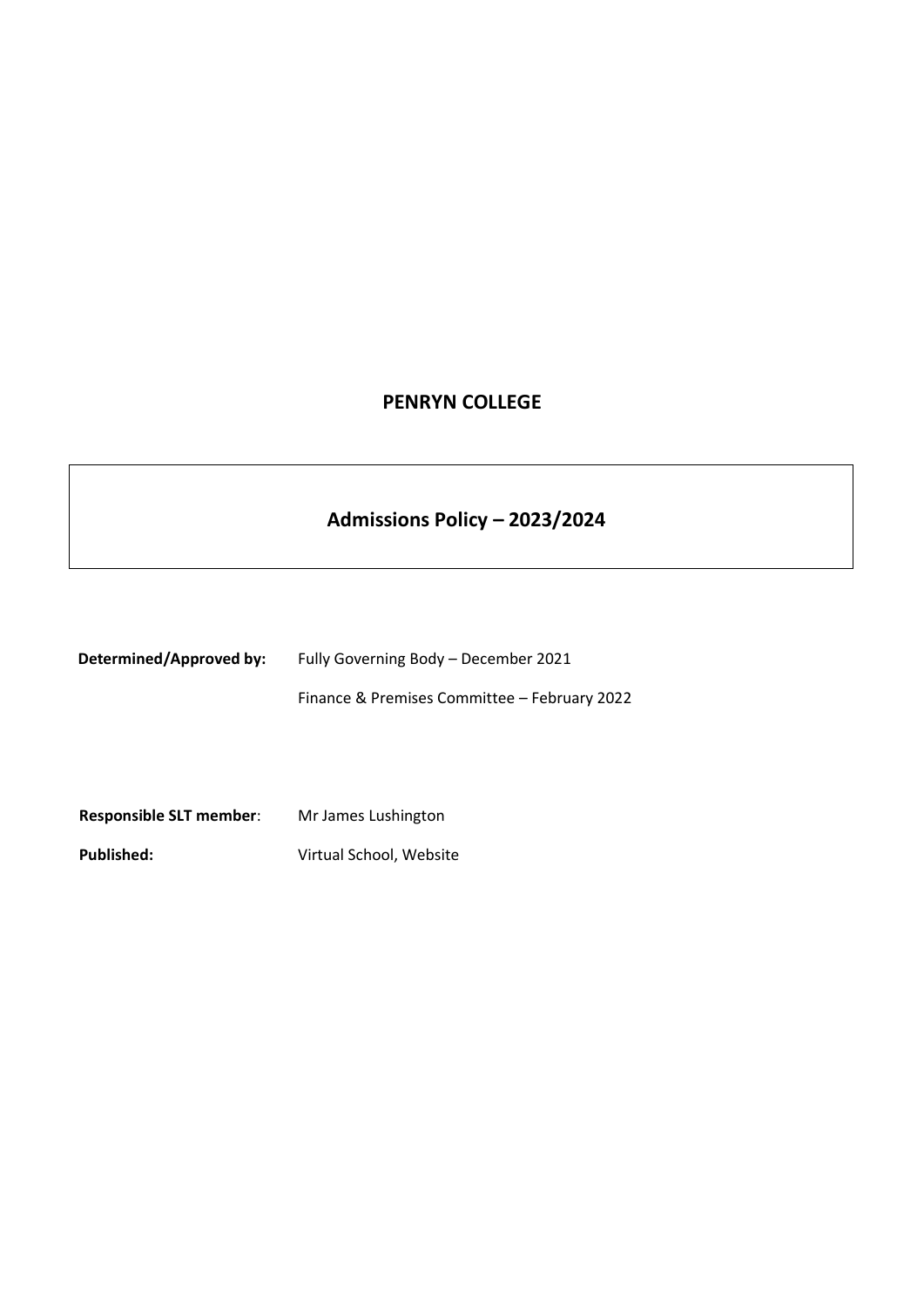## **1. Introduction**

The Academy Trust (Governing Body) of Penryn College is the admitting authority for the College. The main principle of admission to Penryn College is to maintain the character of the College as a comprehensive school, providing for the needs of young people within the 11-16 age range, who live in Penryn and the surrounding areas, provided that they can be accommodated within the agreed admission limits. The College works very closely with its partner primary schools and aims to provide a seamless education from the age of 3 to 16. We collaborate closely with our primary schools in aspects of curriculum development, staff training and, in particular, educational philosophy. There is no guarantee of a place for children attending one of the primary schools as listed below in the Oversubscription Criteria 3 (5).

We are an inclusive school and welcome all applications. Our uniform policy is intended to encourage a professional appearance and a pride in the College. We have tried to keep this at a reasonable cost while maintaining a high level of conformity. The policy also recognises health and safety requirements.

Admission to our College is not dependent on any 'voluntary' contribution and we have a full range of extracurricular activities available for all students. We have an extensive programme of opportunities including visits for which a charge is made but we are ALWAYS pleased to discuss any concerns you may have.

The College will endeavour to provide places for students who live within our designated area and whose parents wish them to attend Penryn College provided that they can be accommodated within the agreed admission limits.

This policy is written with full adherence to and in accordance with the School Admissions Code 2021. All statutory obligations defined within this code apply, including the operation of an equal preference scheme. For more information please visit the Cornwall Council websit[e www.cornwall.gov.uk](http://www.cornwall.gov.uk/) [an](http://www.cornwall.gov.uk/)d select the Schools and Education option.

Students will be admitted to Year 7 without reference to ability or aptitude using the procedures detailed in this document, which includes arrangements and criteria that will be applied in the event of oversubscription. The Published Admission Number (PAN) for 2023/2024 will be 210.

The College will participate fully in the Local Authority's Fair Access Protocol and the Local Authority's Coordinated Admissions Schemes and applicants should adhere to all deadlines within that. Details of these schemes are available on the Council's website ([www.cornwall.gov.uk/admissions\) o](http://www.cornwall.gov.uk/admissions)r on request from the Local Authority. Closing dates and other details about the application process will be stated in those schemes. There is no supplementary information form required by the Governing Board of Penryn College.

If your child has an Education, Health and Care Plan you **do not** need to complete an application form as a school place will be identified through a separate process.

## **2. Allocation of Places**

Children with an Education, Health and Care Plan that name Penryn College will be admitted regardless of the number on roll in the year group.

The published admission number (PAN) for Year 7 in 2023/2024 will be 210. Places will be allocated up to this number. In the event that more applications are received than places available, the "Oversubscription Criteria" listed in Clause 3 below will be used to decide on allocations. If Penryn College is not oversubscribed, all applicants will be admitted.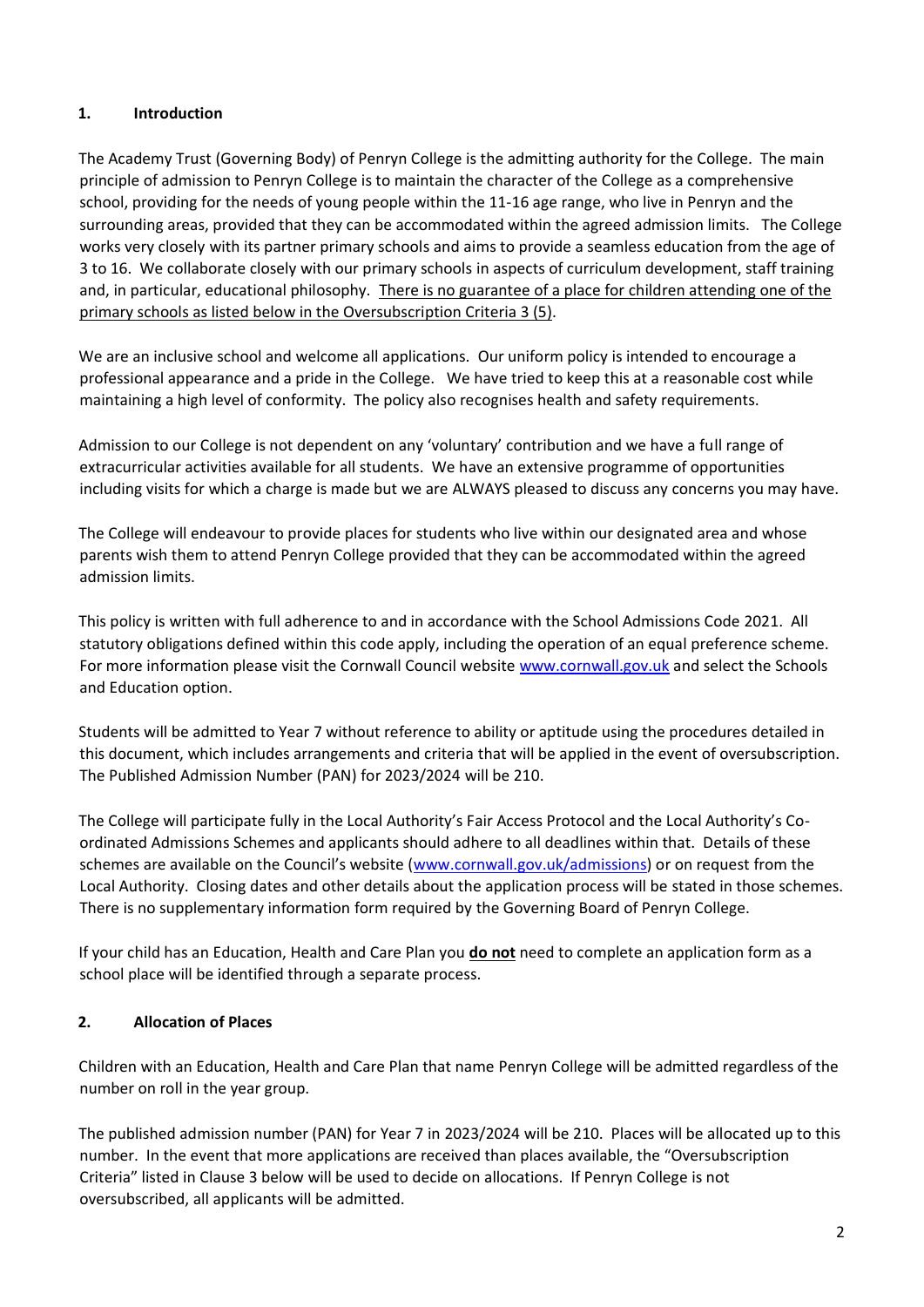## **3. Oversubscription Criteria**

In the event of there being more than 210 applications for places, after the admission of pupils with an Education, Health and Care Plan naming Penryn College, the following admission criteria will be used (in descending order of priority) to allocate places:

- (1) Children in Care and children who were in care but immediately after being in care became subject to an Adoption, Child Arrangement, or Special Guardianship Order including those who appear (to the admission authority) to have been in state care outside of England and ceased to be in care as a result of being adopted.
	- A 'child in care' is also referred to as a 'looked after child' and is a child who is (a) in the care of a local authority, or (b) being provided with accommodation by a local authority in the exercise of their social services functions (see the definition in Section 22(1) of the Children Act 1989).
	- A 'Child Arrangement Order' is an order setting the arrangements to be made as to the person with whom the child is to live under Section 8 of the Children Act 1989. Section 14A of the Children Act 1989 defines a "Special Guardianship Order" as an order appointing one or more individuals to be a child's special guardian (or special guardians).
	- A child is regarded as having been in state care outside of England if they were in the care of or were accommodated by a public authority, a religious organisation, or any other provider of care whose sole or main purpose is to benefit society (see Section 23ZZA(8) of the Children Act 1989 (inserted by Section 4 of the Children and Social Work Act 2017)).
- (2) Children of all staff at the school:
	- where the member of staff has been (in continuous) employment at the Academy for two or more years at the time at which the application to the Academy is made; and/or
	- where the member of staff is recruited to fill a vacant post for which there is a demonstrable skill shortage.
- (3) Children who live in the designated area of Penryn College, or whose parents can provide evidence that they will be living in the designated area of Penryn College by the beginning of the autumn term of the 2023/2024 school year. The designated area is as defined by the Cornwall Council Interactive Mapping System. This may be accessed through the Cornwall Council website: http://map.cornwall.gov.uk/website/ccmap/?zoomlevel=1&xcoord=187430&ycoord=64380&ma ptype=basemap&wsName=ccmap&layerName=

If there are more designated area children wanting places at the school than there are places available, criteria 4 to 8 will be used to decide which of these children should have priority for admission. If there are still places available after all the designated area children have been allocated places, criteria 4 to 8 will be used to decide which of the remaining children should have priority for any spare places.

(4) Children with an unequivocal professional recommendation from a doctor, (school medical officer) educational psychologist, that non-placement at Penryn College would cause harm to the child and that placement at Penryn College is essential. Such recommendations must be made in writing and must give full supporting reasons. (If you think your child meets this criterion, you must send the relevant written evidence to Cornwall Council, School Admissions Team, 3 West, County Hall, Treyew Road, Truro, TR1 3AY).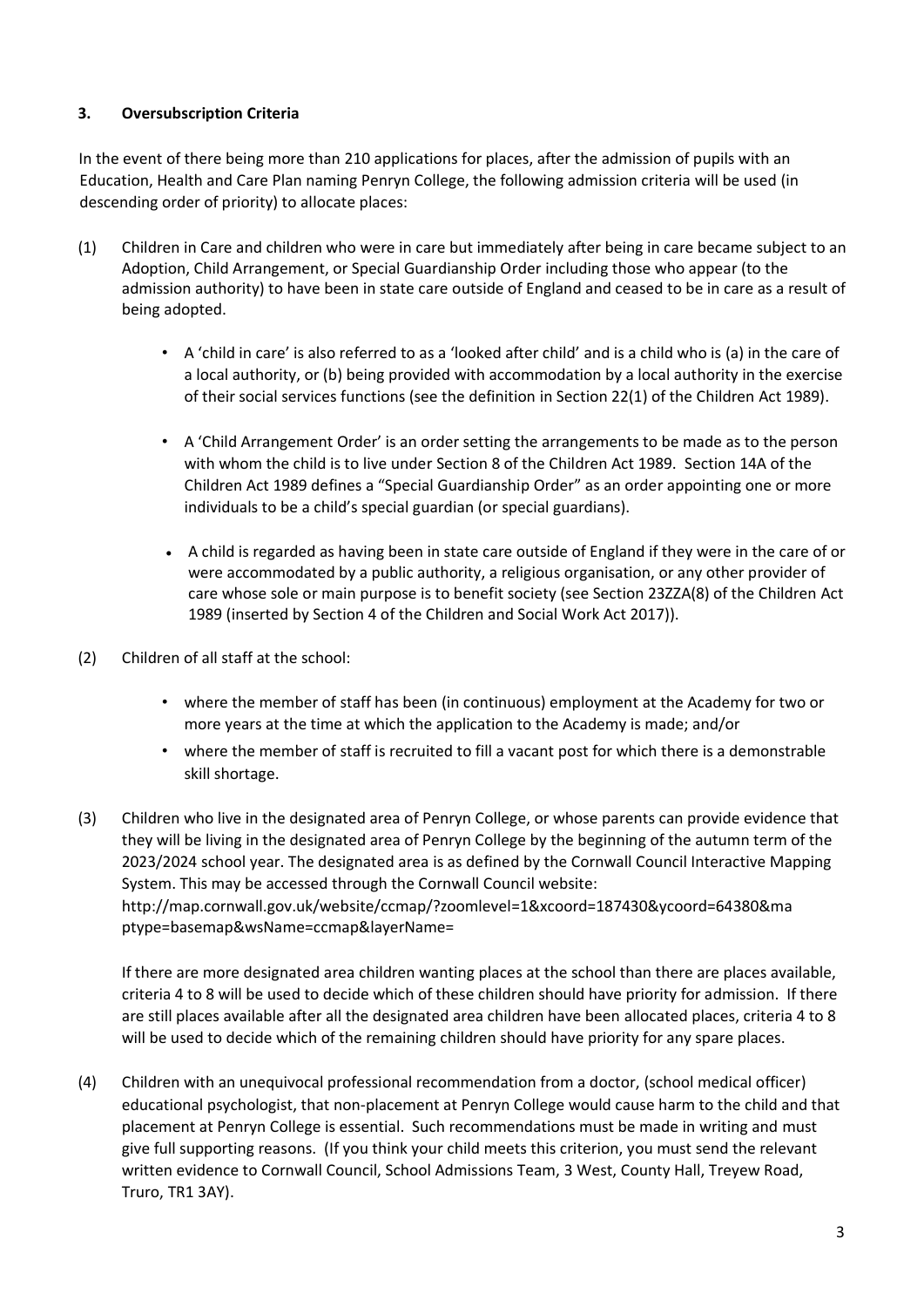(5) Children who were on the roll (at the end of their Year 5 summer term) of a primary school listed below and with a sibling attending Penryn College at the time of application. Sibling is defined in these arrangements as children who live as brother or sister in the same house, including natural brothers or sisters, adopted siblings, step brothers or sisters and foster brothers or sisters. (This applies to Year 7 applications only.)

The primary schools are:-

Mabe Community Primary School; Penryn Primary Academy; Mylor Community Primary School; Perran-Ar-Worthal Community Primary School; Kennall Vale School; Mawnan CofE VA Primary School; Flushing School; and Constantine Primary School.

- (6) Children with a sibling attending Penryn College at the time of application. 'Sibling' means brothers or sisters. They are defined as children with at least one natural or adoptive parent in common, living at the same or a different address. Children living permanently in the same household at the same address would also be counted as siblings, regardless of their actual relationship to each other.
- (7) Children who were on the roll (at the end of their Year 5 summer term) of a primary school listed in Clause 3 (5) above. (This applies to Year 7 applications only.)
- (8) All other children, by distance from the child's home address to the address of Penryn College, with priority for admission given to children who live nearest to Penryn College. For clarification on how distances are determined please refer to '7. Distances' below.

#### **4. Proof of residence**

Each child can only have one registered address for the purposes of determining priority for admission and transport entitlement. This address should be the place where the child is normally resident at the point of application or evidence of the address from which a child will attend school. Evidence can be in the form of a legally binding solicitor's letter, i.e. an exchange of contract of a house purchase or exchange. or a formal binding tenancy agreement. Exceptional circumstances in relation to the provision of a home address will be considered on a case-by-case basis. If there is shared residence of the child or a query is raised regarding the validity of an address, Penryn College will consider the home address to be with the parent with primary day to day care and control of the child. Residency of a child may also be clarified through a Child Arrangement Order where it is shown who has care of the child. Evidence may be requested to show the address to which any Child Benefit is paid and at which the child is registered with a doctor's surgery.

It is expected that parents will submit only one application for each child. Any disputes in relation to the child's home address should be settled before applying; Penryn College will not become involved in any parental disputes. If agreement cannot be obtained before an application is made then parents/carers may need to settle the matter through the courts. Where no agreement is reached or order obtained, Penryn College will determine the home address.

For information on disputes between persons with parental responsibility in relation to school preferences please see the Local Authority's Co-ordinated Admissions Scheme for the relevant year.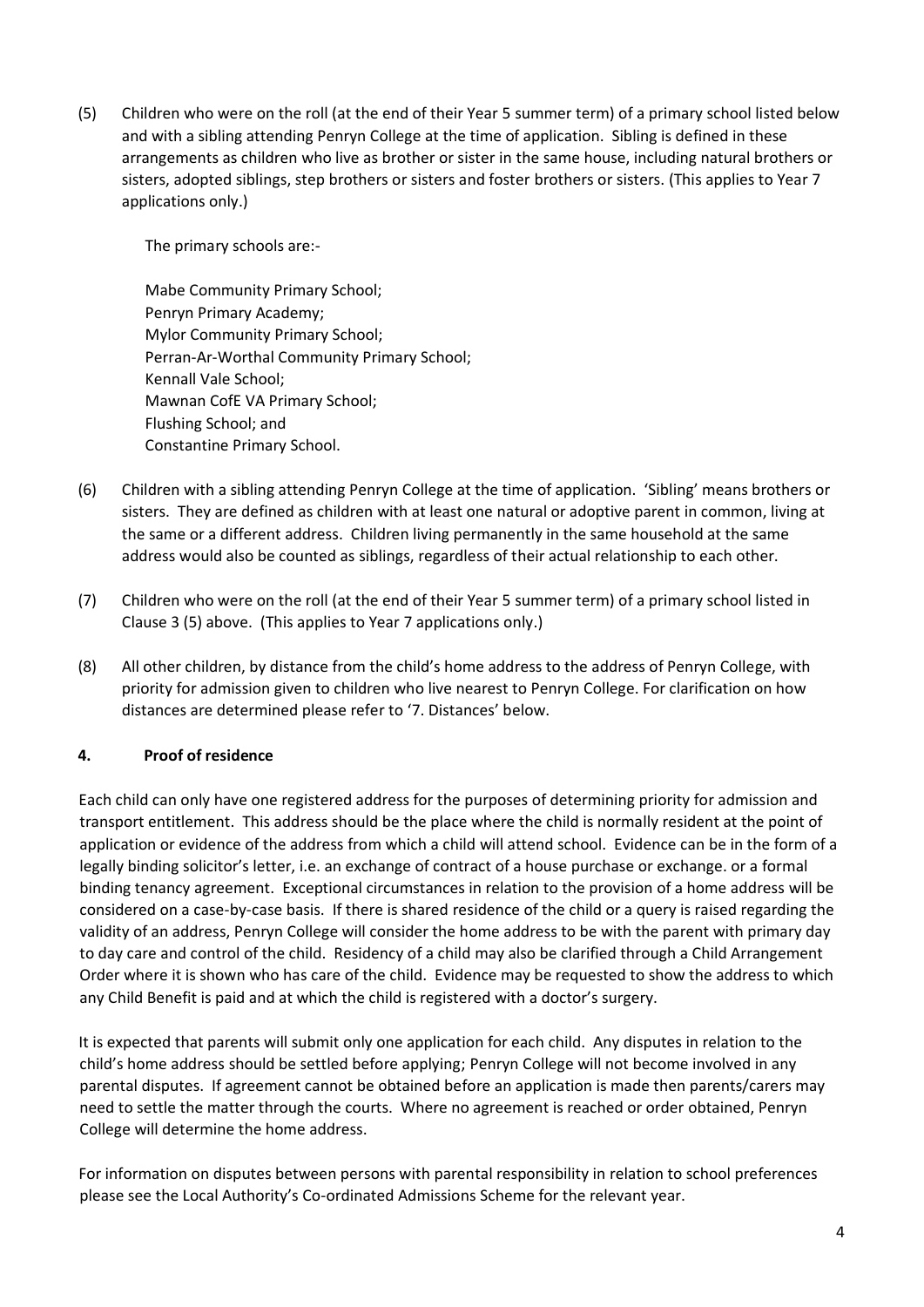Applications for children of Service Families, or crown servants returning from overseas, will be processed and places allocated based on the proposed address (with supporting evidence) or, if the family are not able to confirm a proposed address and a unit or quartering address is provided, an allocation will be made based on the unit or quartering address. Until a fixed address is available, the unit postal address or quartering area address will be used to determine allocation of a school place. For the purposes of measuring distances, the main entrance of the unit will be used.

Penryn College reserves the right to withdraw the offer of a place should it become apparent that such proof of residence is unsubstantiated. The parent retains the right to appeal against this decision following Penryn College's appeal procedure.

## **5. Tie-breaker**

If any of the criteria outlined above leave more children with an equal claim than places available, the following tie-breakers will be used:

In the event of two or more students having equal priority for a place at Penryn College then the distance from the child's home address to the address of Penryn College will be used as a tie-breaker.

- (i) Where two or more children fulfil the same criterion, priority will be given in the first instance to those children for whom Penryn College is the nearest designated school;
- (ii) **Final tie-breaker**. Should the tie-breaker above still leave children with an equal claim because distances are exactly the same, random allocation, in accordance with 1.34 and 1.35 of the School Admissions Code will be used to decide on priority.

## **6. Random Allocation**

This final tie-breaker will be determined by a random selection process which will be supervised by a person independent of Penryn College.

#### **7. Distances**

Home to school distances will be measured by a straight-line measurement as determined by Capita One and supported by Cornwall Council's nominated Geographical Information System. Measurements will be between the child's home address (the centre of the main building of the property) and the main gate of Penryn College (as determined by Cornwall Council).

Distances used to determine the nearest school with room (i.e. where it is not possible to offer a place at a preferred school) and for establishing transport entitlements will be measured by the nearest available route as determined by Cornwall Council's Geographical Information System software.

#### **8. Multiple birth siblings**

If a child is a sibling of a multiple birth (e.g. twins, triplets, etc.) and has been offered a place at Penryn College, every effort will be made to offer places to the siblings of the multiple birth which may mean allocating places above the Published Admission Number (PAN) where this is possible. However, where this is not possible, parents will be invited to decide which of the children should be allocated the available place(s).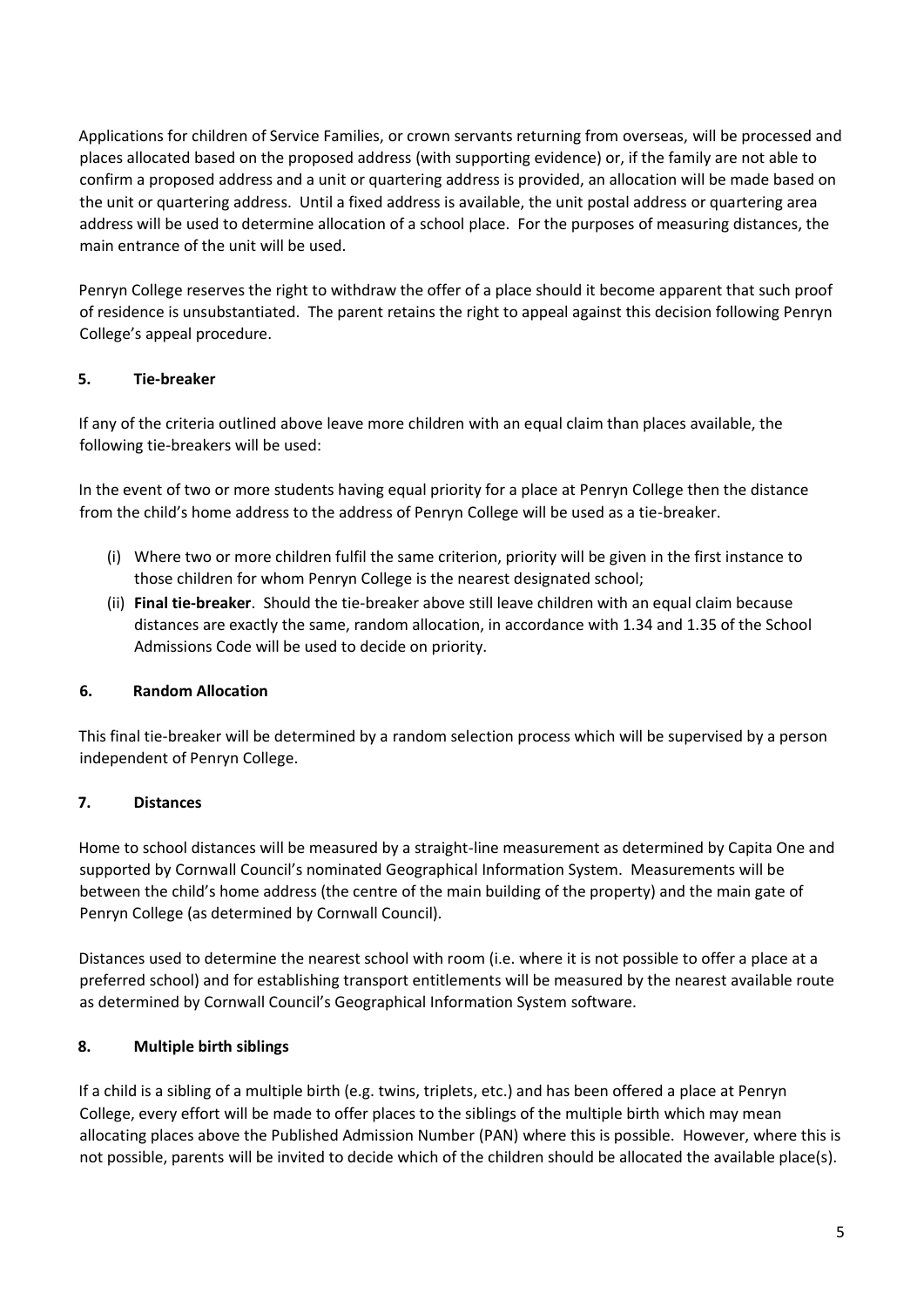## **9. Admission outside the normal age group**

Parents may seek a place for their child outside their normal age group, for example, if the child is gifted and talented or has experienced problems such as ill health. Those wishing to request a placement outside the normal age group should, in the first instance, contact the Headteacher. Such requests will be considered on a case-by-case basis and in the best interests of the child concerned. This will include taking account of the parent's views, information about the child's academic, social and emotional development, where relevant, their medical history and the view of a medical professional, whether they have previously been educated out of their normal age group if it were not for being born prematurely. Guidance can also be found at [www.cornwall.gov.uk/admissions](http://www.cornwall.gov.uk/admissions) or on request from the School Admissions Team. Parents who are refused a place for which they have applied have the right of appeal to an independent admission appeal panel. However, they do not have a right of appeal if they have been offered a place and it is not in the year group they would like.

## **10. Admissions outside the Co-ordinated scheme**

All in-year applications should be made via the application form which can be found on the Cornwall Council website: [www.cornwall.gov.uk.](http://www.cornwall.gov.uk/) In the event of a place being available in the appropriate year group an offer of a place at the College will be made; if no places are available the child will be refused a place at Penryn College. Parents of children who are refused a place at the College will be notified of their right of appeal and will receive advice from Cornwall Council regarding an alternative place at a school.

## **11. Managed Move**

We recognise that there are occasions when it would be appropriate to manage a transfer of a student from one maintained school/academy to another and this can be in the best interests of the student and of the schools. In extraordinary cases a "managed move" may be considered. In these circumstances an initial open formal discussion between the headteachers involved, followed by a meeting with all interested parties, will occur. The result of these discussions and meetings may result in a place being given at Penryn College, making the number on roll in a particular year group go above the Published Admission Number ("PAN")/Operational Capacity.

## **12. Late Applications**

Late applications are those applications for Year 7 which are submitted after the closing date of the Coordinated admissions scheme and they will be dealt with in accordance with that scheme.

## **13. Waiting List**

If Penryn College is oversubscribed, a waiting list will be held with the Local Authority for the whole of the academic year for all year groups and parents/carers can request that their child is added to this list if they are refused a place. The waiting list will be based on the school's oversubscription criteria and a child's place on a waiting list is subject to change according to additional information received about applications or children being added to the list – so their place on the list might move up or down. **No priority is given to the length of time that a child has been on the list.** Children with an Education, Health and Care Plan, or who are subject to a successful admissions appeal, or who are allocated to the school in accordance with the Fair Access Protocol, will take precedence over any child already on the waiting list.